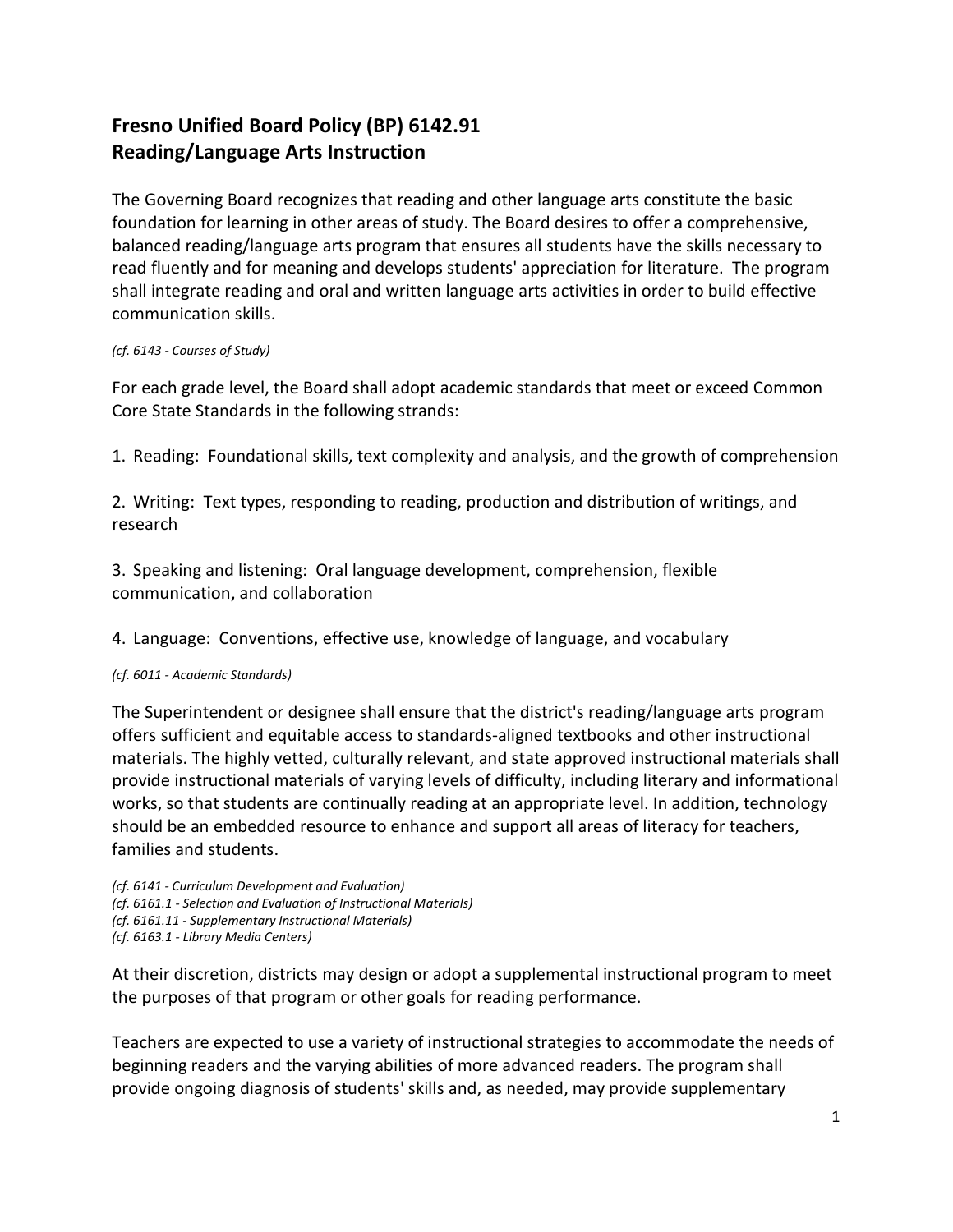instruction during the school day and/or outside the regular school session to assist students who are experiencing difficulty learning to read, so as to not replace student access to grade level content and the core curriculum.

*(cf. 5148.2 - Before/After School Programs) (cf. 6174 - Education for English Learners) (cf. 6176 - Weekend/Saturday Classes) (cf. 6177 - Summer Learning Programs) (cf. 6179 - Supplemental Instruction)*

The Superintendent or designee shall make available professional development opportunities that are designed to provide instructional staff with knowledge about how students develop language skills, the ability to analyze students' literacy levels, and mastery of a variety of instructional strategies and materials.

*(cf. 4131 - Staff Development) (cf. 4222 - Teacher Aides/Paraprofessionals) (cf. 4231 - Staff Development) (cf. 4331 - Staff Development)*

The Superintendent or designee shall provide the Board with data from state and district reading assessments and program evaluations to enable the Board to monitor program effectiveness.

*(cf. 0500 - Accountability) (cf. 6162.5 - Student Assessment) (cf. 6162.51 - State Academic Achievement Tests) (cf. 6190 - Evaluation of the Instructional Program)*

*Fresno Unified School District prohibits discrimination, harassment, intimidation, and bullying based on actual or perceived*  race, color, ethnicity, national origin, immigration status, ancestry, age, creed, religion, political affiliation, gender, gender *identity, gender expression, genetic information, mental or physical disability, sex, sexual orientation, marital status, pregnancy or parental status, medical information, military veteran status, or association with a person or a group with one or more of these actual or perceived characteristics or any other basis protected by law or regulation, in its educational program(s) or employment.*

Legal Reference: EDUCATION CODE 41505-41508 Pupil Retention Block Grant 41530-41532 Professional Development Block Grant 44735 Teaching as a Priority Block Grant 44755-44757.5 Teacher Reading Instruction Development Program, K-3 51210 Areas of study, grades 1-6 51220 Areas of study, grades 7-12 60119 Sufficiency of textbooks and instructional materials 60200.4 Fundamental skills 60207 Curriculum frameworks 60350-60352 Core reading program instructional materials 60605 State-adopted content and performance standards in core curricular areas 60605.8 Common Core standards 99220-99221 California Reading Professional Development Institutes 99230-99242 Mathematics and Reading Professional Development Program (AB 466 trainings)